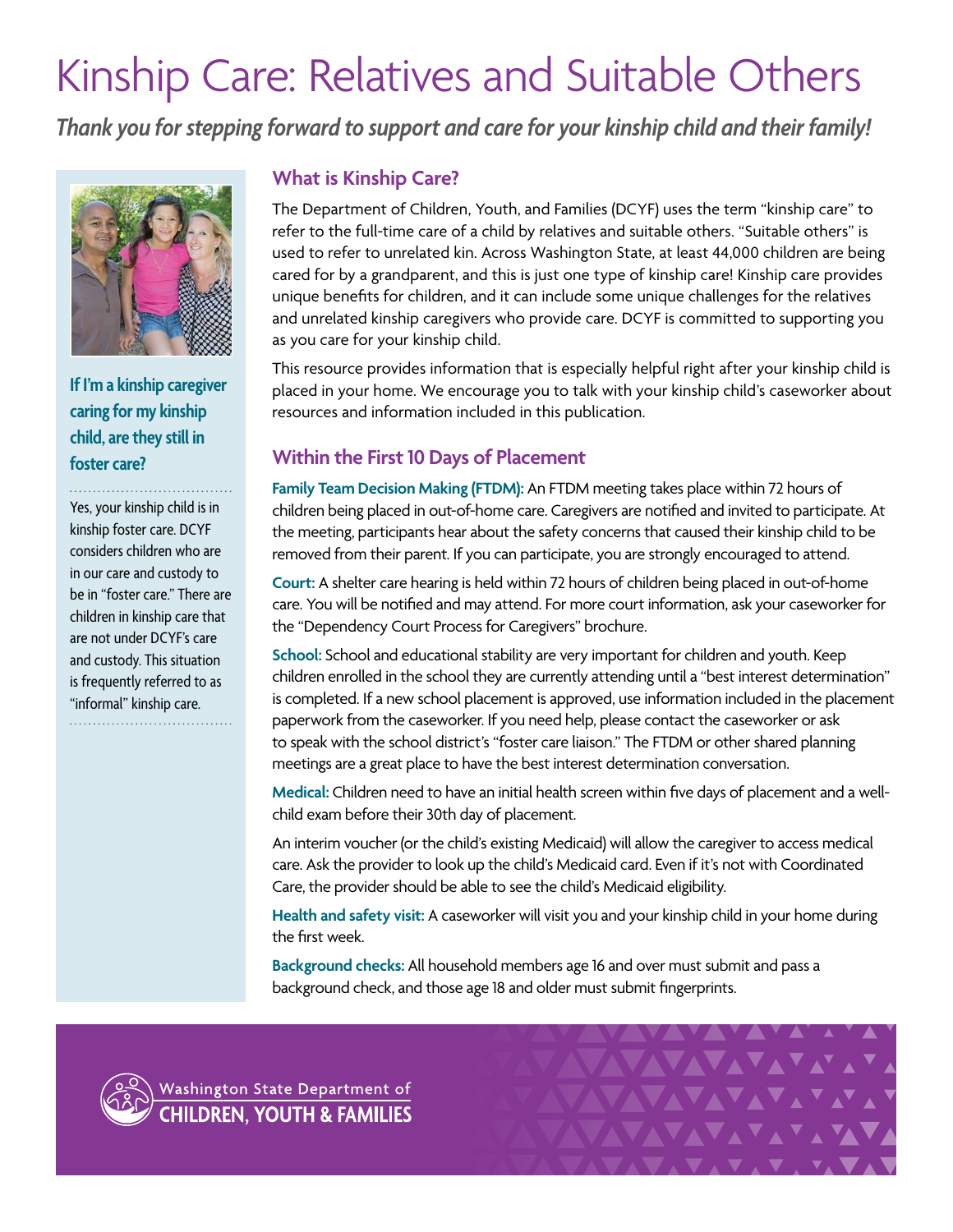

# **How will I know if the caseworker changes?**

. . . . . . . . . . . . . . . . . .

Caseworkers do their best to inform caregivers when a case transfers to a new caseworker. Transfers can occur for a number of different reasons including the legal status of the case or workload. If you haven't heard from your caseworker or believe there may be a new caseworker, please attempt to contact the previous worker and ask them to share with you the name and contact information for the new caseworker. You can also email the supervisor or Area Administrator using the process described in the *Caregivers Communication Guide* (CWP\_0073) available online at **[www.dcyf.wa.gov/](http://www.dcyf.wa.gov/sites/default/files/pubs/CWP_0073.pdf) [sites/default/files/pubs/](http://www.dcyf.wa.gov/sites/default/files/pubs/CWP_0073.pdf) [CWP\\_0073.pdf](http://www.dcyf.wa.gov/sites/default/files/pubs/CWP_0073.pdf)** or in Spanish at **[www.dcyf.wa.gov/](http://www.dcyf.wa.gov/sites/default/files/pubs/CWP_0073SP.pdf) [sites/default/files/pubs/](http://www.dcyf.wa.gov/sites/default/files/pubs/CWP_0073SP.pdf) [CWP\\_0073SP.pdf](http://www.dcyf.wa.gov/sites/default/files/pubs/CWP_0073SP.pdf).**

## **Who You Will Meet**

**The DCYF caseworker** will be your main point of contact. The caseworker's focus is to keep children safe, ensure children's well-being, and to help the family reunify or establish another permanent plan. They make efforts to return children to their parents, partner with families to create a case plan, and report progress and challenges to the court. If you believe your kinship child needs support or services or if you need assistance to continue caring for your kinship child, let the caseworker know. Over the next 30 to 45 days, you will be contacted by different professionals. If you have any questions about who these individuals are and what information you can discuss with them, please ask the caseworker or supervisor. Share with the caseworker the best way and times to reach you, and plan together how to best communicate.

You can expect the caseworker to visit you and your kinship child at least once a month. Visits are a combination of scheduled and unannounced. Also, your child's case may transfer to a new caseworker.

Take a moment to write down the caseworker's name, phone number, and email (this can also be found in the placement paperwork you receive):

#### **Caseworker**

| Name:  |  |
|--------|--|
| Phone: |  |
| Email: |  |

**The DCYF supervisor** supports the caseworker and is another person you may see or hear from more frequently. If you cannot reach your caseworker, please contact their supervisor.

Take a moment to write down the supervisor's name, phone number, and email:

#### **DCYF Supervisor**

| Name:  |  |
|--------|--|
| Phone: |  |
| Email: |  |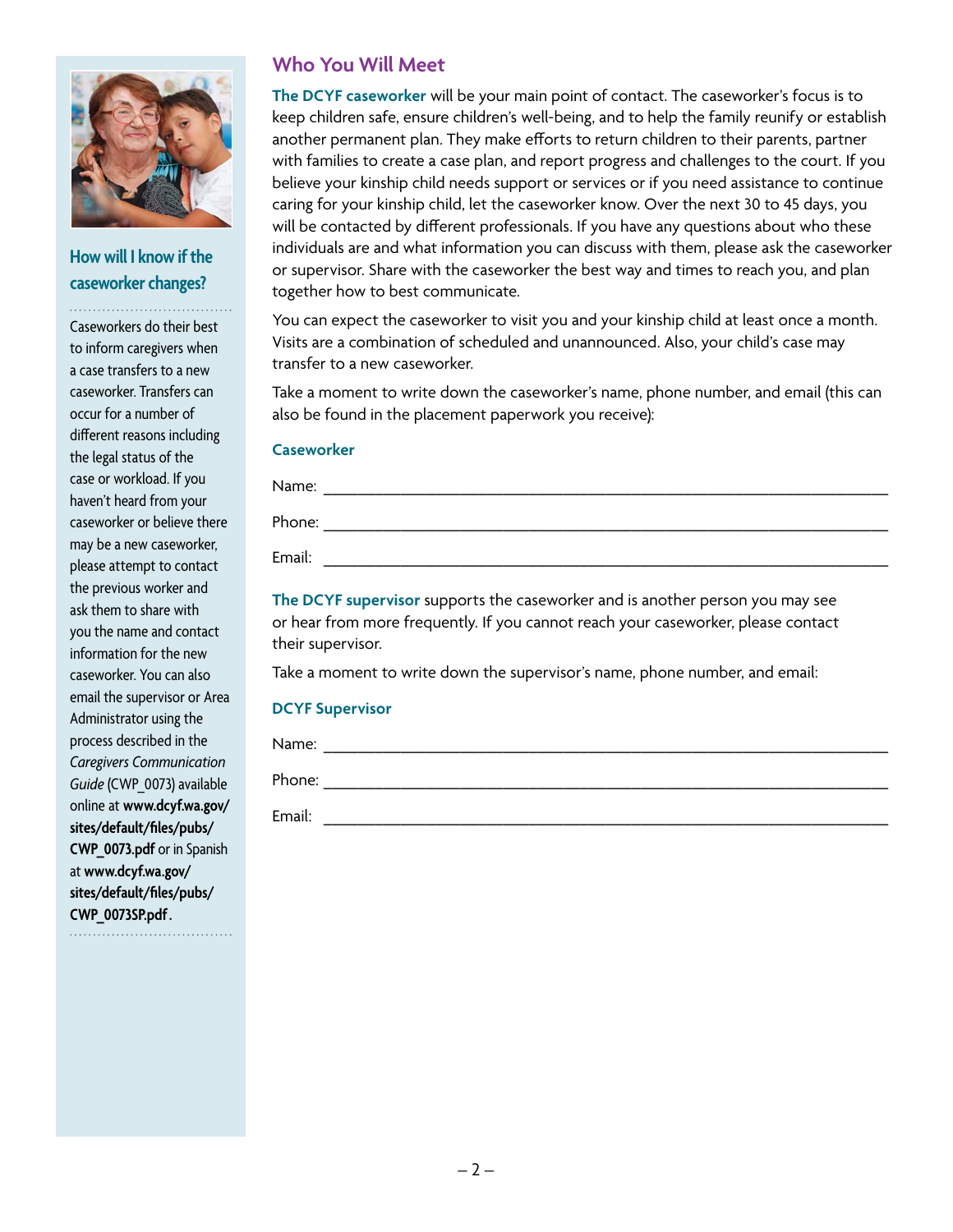

**Do other kinship caregivers feel overwhelmed and confused?** 

. . . . .

Yes, many kinship caregivers feel overwhelmed and need support. Here are two quick suggestions that may help; first, get in touch with the Alliance CaRES program by emailing **[alliancecares@uw.edu](mailto:alliancecares%40uw.edu?subject=)** or by calling (206) 221-4913. The CaRES team can provide support and referrals to other resources. Next, grab a folder or binder and place in it all the paperwork you've received so far. Whenever you go to a meeting or meet with a caseworker, bring your folder or notebook with you and add your notes to it. This will help you locate documents and refer to them when speaking with different professionals.

# **Who You Will Meet (Continued)**

A **Child Health and Education Tracking (CHET)** worker will contact you within 30 days of placement to help assess the child's needs. After you get the CHET report from the CHET worker, caregivers can call Apple Health Core Connections at 1-844-354-9876 and ask for help with health care coordination for needs identified in the CHET.

An **Ongoing Mental Health (OMH) screener** will contact you as part of the follow up to the CHET assessment. They will screen your kinship child (ages 3 through 17 years old) for emotional/behavioral health needs. Children and youth who remain in care over six months are automatically considered; however, you can request an OMH referral at any time.

**Child Advocates, Guardians ad Litem (GAL), and Court Appointed Special Advocates (CASA)** advocate for children in court.

**A Child's Attorney** may visit your home. Children and youth over age 12 may have an attorney, and children and youth whose parents' rights have been terminated will have an attorney.

**Licensing Division staff** will work with you to complete your home study and will discuss the benefits of getting licensed**.** The home study is used by DCYF to decide whether or not an adult can care for a child experiencing foster care. It includes information about a family's history and current family dynamics, home environment, health, and resources. The DCYF caseworker will make a referral to the Licensing Division, and they will complete the home study.

An approved home study is required for the continued placement of the children in your home. Learn more about the home study and benefits of getting licensed by reviewing the information on page 4.

### **Navigating a New Role**

You are a family member as well as a kinship caregiver; juggling these roles may be challenging. You may have sad or disappointed feelings about why your kinship child needed to be placed in your care. You may need to use new or different parenting approaches with your kinship child. These feelings and experiences are normal. Consider attending a support group where you can meet other kinship caregivers who share similar experiences. Talk to your caseworker at monthly visits, during shared planning meetings, over the phone, or via email and share what you are experiencing.

# **Family Time Visits**

Family Time visits are opportunities for children, siblings, and parents to stay connected while children are experiencing out-of-home care. You may be asked to assist with Family Time, and you need to make the children available for prearranged visits. Visits may be supervised by a Family Time provider depending on the case.

### **Services and Referrals**

Stay up to date on medical, dental and other appointments. Your kinship child may be referred for other services like counseling, too. Share with the caseworker the dates, times and purpose of appointments.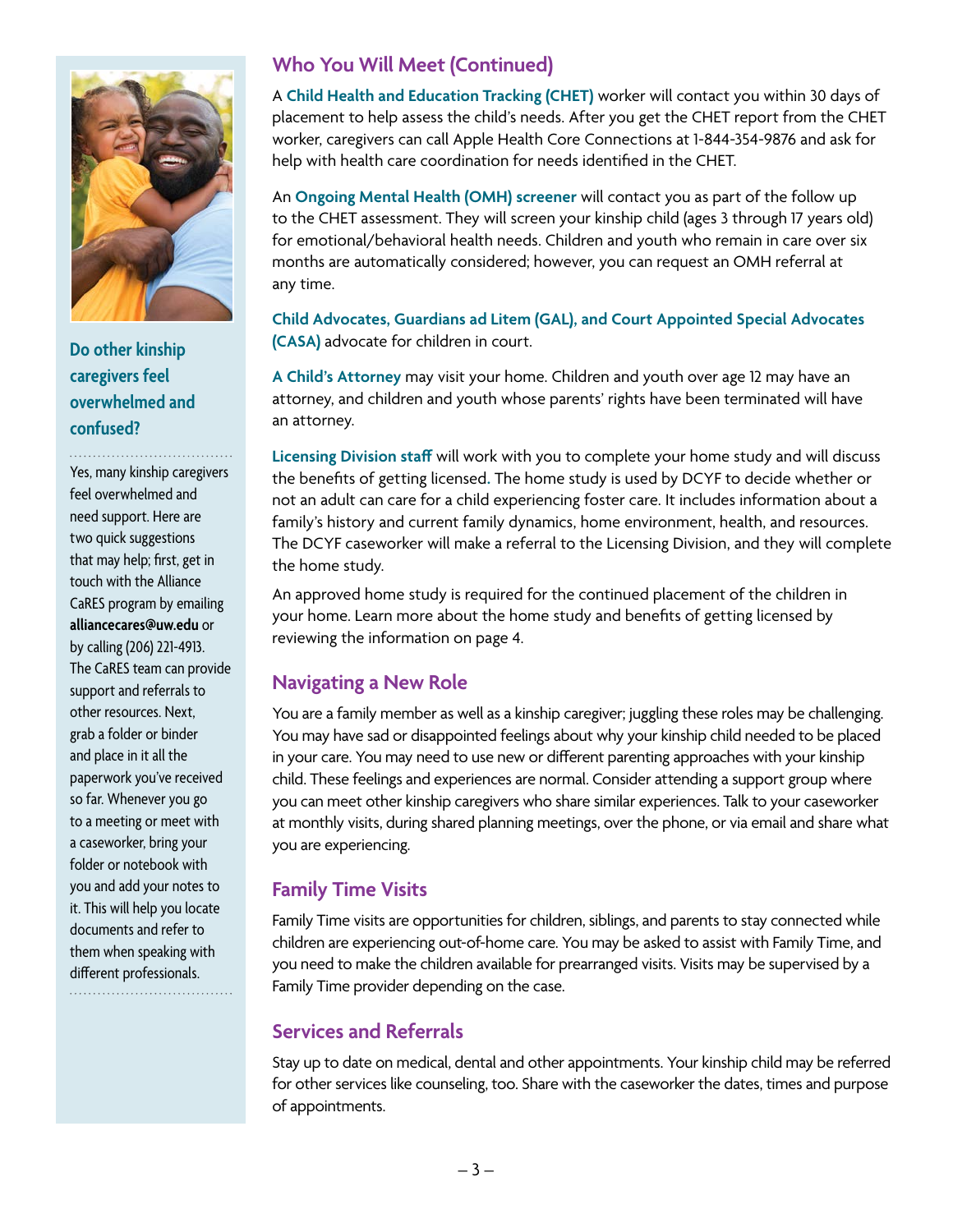**We thought we completed a home study because a caseworker walked through our home and completed background checks. Another caregiver mentioned I might want to get licensed. What's the difference?**

A "walkthrough," home study, and license gather similar information, but they are different. Here is a quick explanation of each and a few benefits of getting licensed as a foster parent.

"Walkthrough" is the term DCYF staff use to refer to a quick review and assessment of a caregiver's home when kinship children need an emergency placement. The walkthrough includes a household safety inspection and background checks for all household members over the age of 16.

A home study is an in-depth evaluation that ensures that children will be cared for by a person(s) that can meet their unique needs and provide a safe and nurturing home. A home study is required for every caregiver to be an ongoing placement resource (including relatives and unrelated kin). In addition to background checks and a walkthrough, the home study includes application materials, references, interviews, a more detailed home inspection, and, in some scenarios, recommendations to help caregivers prepare for a child to be placed in their home.

Foster care licensing builds off of the information collected during the home study. To become licensed, caregivers also need to complete additional forms and training requirements, including orientation, Caregiver Core Training (CCT), first-aid, blood-borne pathogens, and CPR.

Reading and thinking about these requirements may sound overwhelming. Getting licensed is a process, and our goal is to support you through the experience. Licensing provides the greatest



long-term financial support available to kinship caregivers. Many caregivers say that training helped them feel better prepared and supported and appreciated getting to meet other kinship caregivers and foster parents.

At this point, you may be saying to yourself, "But I want these kids to go home to their parent(s). This isn't supposed to be a longterm placement." We support you in wanting your kinship child to go home. In fact, reunification is our first and primary goal, but we know that sometimes a parent may need more support or time to learn new behaviors. Even if you think your kinship child will be placed with you for a short period of time, we encourage you to get licensed and begin benefiting from the supports available through licensing.

# **Other Resources Available to You**

*This alphabetical list includes resources that are provided by DCYF and our partners. Temporary Assistance for Needy Families (TANF) is highlighted first because we hope you will apply for TANF as soon as possible if you are eligible.*

**TANF:** TANF is an important financial resource that provides a monthly payment to unlicensed caregivers for eligible children in their care. **You are strongly encouraged to apply!** 

Apply online at **[www.washingtonconnection.org](http://www.washingtonconnection.org)** or visit your local Community Services Office. While you may be asked for information about your income, your TANF eligibility will not be based on your income because you are a kinship caregiver. If you are applying in person or calling to ask questions about TANF, be sure to let the person you are speaking with know that you are an unlicensed kinship caregiver.

If you need help completing your application, our partners at the Department of Social and Health Services Aging and Long Term Support Administration have created three videos that can help.

- Application Overview: **[https://youtu.be/](https://youtu.be/o6RXcMAFvOw) [o6RXcMAFvOw](https://youtu.be/o6RXcMAFvOw)**
- Online Application: **<https://youtu.be/XqXKPqWXzvk>**
- Paper Application: **[https://youtu.be/etCN\\_dbPMnQ](https://youtu.be/etCN_dbPMnQ)**

**Alliance CaRES:** The Alliance Caregiver Retention, Education and Support (CaRES) program can provide support and help you learn more about the benefits of and process to become licensed. Contact CaRES at **[alliancecares@uw.edu](mailto:alliancecares%40uw.edu?subject=)** or visit **[alliancecarescommunity.org](http://alliancecarescommunity.org)** .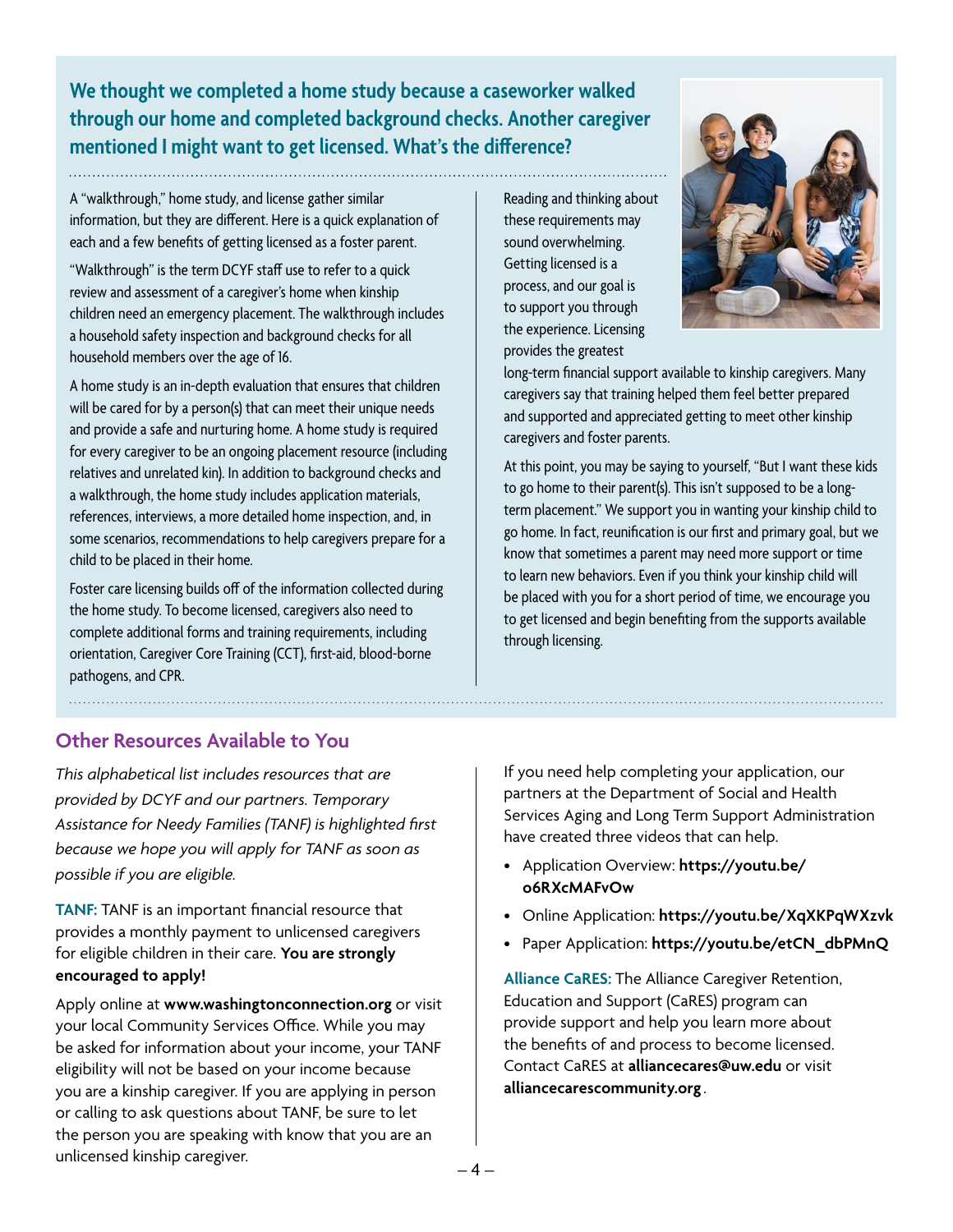







# **Other Resources Available to You (Continued)**

#### **American Indian and Alaskan Native resources:**  Please visit **<http://washingtontribes.org>** for more information.

**Child care:** Employed caregivers may access child care through the assigned caseworker.

**Clothing vouchers and transportation reimbursement:** Access through the assigned caseworker.

**Concrete funds:** Ask your caseworker about concrete funds that can be used to purchase needed goods and supplies to help unlicensed kinship caregivers meet the needs of children in their care.

**Foster care licensing:** Visit **[www.dcyf.wa.gov/services/foster-parenting/become-a-foster](http://www.dcyf.wa.gov/services/foster-parenting/become-a-foster-parent)[parent](http://www.dcyf.wa.gov/services/foster-parenting/become-a-foster-parent)** to learn more and review the information on page 4 of this resource.

**Kinship Navigators** provide support to kinship families. They are available to listen to your experiences, share information and referrals to community resources, and provide support groups for kinship caregivers. Learn more information by visiting **[www.dshs.wa.gov/altsa/](http://www.dshs.wa.gov/altsa/home-and-community-services-kinship-care/kinship-care) [home-and-community-services-kinship-care/kinship-care](http://www.dshs.wa.gov/altsa/home-and-community-services-kinship-care/kinship-care)**.

**Medical coverage:** Children in out-of-home care are enrolled in Apple Health Core Connections (AHCC) for Medicaid coverage. Caregivers and youth can reach AHCC staff by calling 1-844-354-9876 (8am – 5pm), or by email anytime of the day at **[AHCCTeam@](mailto:AHCCTeam%40coordinatedcarehealth.com?subject=) [coordinatedcarehealth.com](mailto:AHCCTeam%40coordinatedcarehealth.com?subject=)**. You can also visit the website at

**[www.coordinatedcarehealth.com/members/foster-care.html](http://www.coordinatedcarehealth.com/members/foster-care.html)** to find a provider, get details on benefits and services, or access member resources.

American Indian and Alaskan Native children may opt into AHCC, but are not automatically enrolled. Please contact Fostering Well Being (FWB) for Health Care Coordination at (360) 725- 2626 or **[fwb@dshs.wa.gov](mailto:fwb%40dshs.wa.gov?subject=)**.

**Relative Guardianship Assistance Program (R-GAP):** While reunification is the preferred outcome – sometimes that is not possible. The R-GAP may provide a subsidy for children placed with a qualified licensed relative when it is determined during a shared planning meeting that a guardianship is in the child's best interests. There are a few steps that must occur for a guardian to be eligible for this benefit. The first step is for child to have lived at least six consecutive months with the relative caregiver who has been licensed for at least six consecutive months. An additional requirement for eligibility is to be Title IV-E eligible. To find out more about R-GAP benefits visit: **[www.dcyf.wa.gov/4340-guardianship/43401-relative](http://www.dcyf.wa.gov/4340-guardianship/43401-relative-guardianship-assistanceprogram-r-gap)[guardianship-assistanceprogram-r-gap](http://www.dcyf.wa.gov/4340-guardianship/43401-relative-guardianship-assistanceprogram-r-gap)** or ask your assigned caseworker.

**School District Foster Care Liaisons:** School District Foster Care Liaisons can help answer questions and resolve concerns. To find your foster care liaison, please visit **[www.k12.wa.us/student-success/access-opportunity-education/foster-care/](http://www.k12.wa.us/student-success/access-opportunity-education/foster-care/foster-care-liaisonsdcyf-contacts) [foster-care-liaisonsdcyf-contacts](http://www.k12.wa.us/student-success/access-opportunity-education/foster-care/foster-care-liaisonsdcyf-contacts)**.

**Support Groups:** We want you to know you are not alone. Support groups are ways for kinship care families to offer social and emotional support to one another. Support groups are a safe place to discuss the joys and challenges raising your grandchild, niece or nephew, or other relatives. You can laugh, cry, lean on, and learn from others who are walking in your shoes. To find a support group near you go to:

- **• [www.alliancecarescommunity.org/support-groups](http://www.alliancecarescommunity.org/support-groups)**
- **• [www.dshs.wa.gov/altsa/kinship-care-support-services](http://www.dshs.wa.gov/altsa/kinship-care-support-services)**